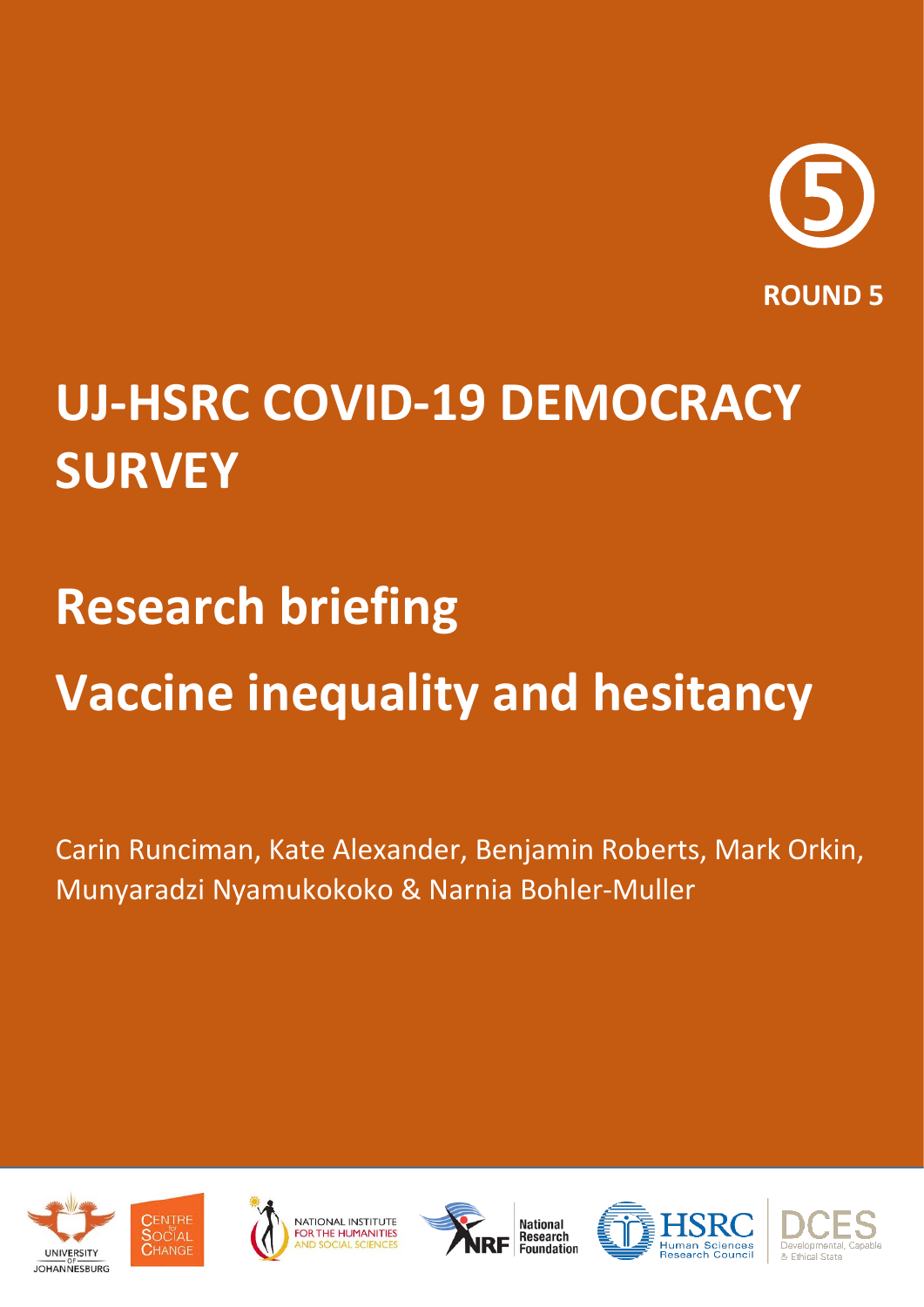## Summary of key findings

- Round 5 of the UJ/HSRC Covid-19 Democracy Survey, conducted between 22 October and 17 November 2021 found that 36% of adults aged 18 years and older were fully vaccinated or partially vaccinated at the time of the survey. A further 38% indicated that they were favourable towards taking the vaccine, while 25% were hesitant.
- The level of vaccine hesitancy has declined slightly from 28% recorded in Round 4 of the survey (undertaken between 25 June and 20 July 2021) to 25% in Round 5. This illustrates that the proportion of the adult population that is vaccine hesitant is largely stable.
- While overall the level of vaccine hesitancy is stable there have been some important positive shifts in vaccine hesitancy. The level of vaccine hesitancy among those aged 18-24 years has declined by 16 percentage points and by 9 percentage points among 25-34 year olds. It has, however, remained stable in older age groups.
- Vaccine hesitancy among White adults, who in previous rounds of the survey were the most vaccine hesitant group, has declined by 18 percentage points although the levels of hesitancy within this group remain higher than among Black African or Indian and Asian adults.
- Generational differences, knowledge about vaccines and political trust play an important role in informing vaccine hesitancy.
- Television and radio remain the most dominant sources of information about Covid-19 vaccines among both the vaccinated and unvaccinated. However, the unvaccinated are more likely to draw their knowledge more frequently from online news sources, social media and friends, family and colleagues. This represents a double-edged sword given the higher likelihood of inaccurate information circulating through these sources.
- The report demonstrates important inequalities in vaccination coverage that cannot be explained by corresponding levels of vaccine hesitancy. Indeed, variations in vaccination appear to mirror wider socio-economic inequalities.
- Those earning between R20,001 and R40,000 per month or more have nearly double the rate of vaccination compared to those earning under R1,000 per month; 65% were vaccinated compared to 33%
- Vaccination coverage is highest among those living in the suburbs and lowest in informal settlements and rural areas.
- White adults have the highest levels of reported vaccine coverage and Black African adults have the lowest. Despite the fact that Black African adults are more favourable towards vaccination than White adults.
- Attention needs to be directed towards addressing the barriers to vaccination that access that have prevented the 38% of adults that are unvaccinated but vaccine favourable from getting the Covid-19 vaccine. The nature of these barriers is addressed in an accompanying briefing report. This focus needs to occur alongside ongoing targeted messaging to those that are weakly or strongly hesitant to try and address the concerns they harbour about vaccination.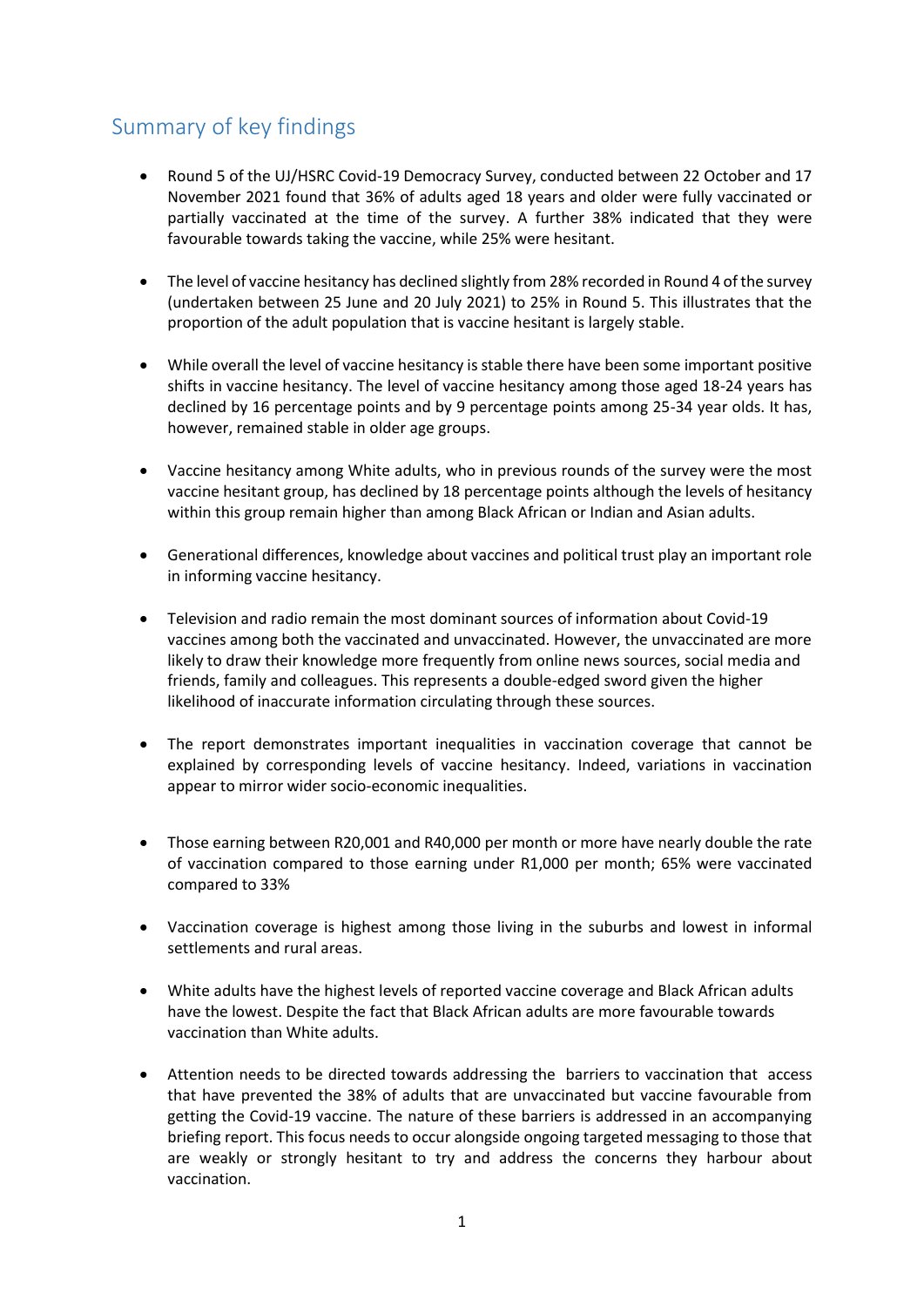## Introduction

This briefing report presents findings from Round 5 of the University of Johannesburg (UJ)/Human Sciences Research Council (HSRC) Covid-19 Democracy Survey. It focuses on whether people had been vaccinated and whether or not they were likely to take the vaccine in the future. The survey was conducted between 22 October 2021 and 17 November 2021. Only adults living in South Africa were surveyed.

## Survey methodology

The online survey was conducted using the #datafree Moya Messenger App. This app, which is operated by Datafree, has six million subscribers 800,000 of whom use the app every day. The survey was available in six languages: English, Afrikaans, isiZulu, isiXhosa, Setswana and Sesotho. English was the most common language used. The survey was fully completed by 6,358 participants via the Moya Messenger app. Most people undertaking the survey did so using a smartphone, access to which has increased rapidly in recent years, with 64.1% of households now able to access the internet via a cellphone (up from 58.7% in 2019).<sup>1</sup> However, there is a skew in terms of who has access to smartphones, particularly between older and younger people. In order to address this, we fielded a supplemental telephonic survey, which was undertaken by Ask Afrika.

The telephone survey supplement was conducted between 28 October 2021 and 17 November 2021, and provided an additional 252 responses from those aged 55 and above. Ask Afrika was provided with key sampling criteria regarding this supplemental sample's demographic, social, and geographic characteristics. In addition, to address an under-representation of White adults in the survey, Ask Afrika also fielded our survey to 23 White adults drawn from their online panel. These cases were integrated with the Moya sample to produce an overall sample size of 6,633 respondents for this round. All of the data was weighted to match Statistics South Africa data on race, education and age, and can be regarded as broadly indicative of the views of the adult population at large. In addition, in Round 5 we incorporated an additional adjustment for vaccination rate by gender to match data provided by the Department of Health for the midpoint of the survey period.<sup>2</sup>

## Level of self-reported vaccination and views about vaccination

In Round 5, participants were asked 'If a COVID-19 vaccine became available to you, would you take it?' They could then select one of the following response options, 'I've already had the vaccine' 'yes, I would definitely get the vaccine', 'I would probably get the vaccine', 'I would probably not get the vaccine', 'No, I definitely would not get the vaccine' and 'Don't know'. The wording of this question is consistent with what was used in Round 3 and Round 4 of the survey. $3$  For analytical purposes, we collapsed these responses into three categories, namely: vaccinated, favourable or accepting (definitely or probably would take the vaccine), and hesitant (definitely or probably would *not* take the vaccine, plus don't know responses).

1

 $1$  Because of the pandemic, StatsSA had to change its data collection method, so the figures are not strictly comparable. <http://www.statssa.gov.za/publications/P0318/P03182020.pdf>

<sup>2</sup> <https://sacoronavirus.co.za/latest-vaccine-statistics/>

<sup>3</sup> See Alexander, K., Runciman, C., Roberts, B., Bekker, M. and Bohler-Muller, N. 2021. *Vaccine [Acceptance and](http://www.hsrc.ac.za/uploads/pageContent/1045979/2021-08-18%20UJ-HSRC%20R4%20Report%201%20Vaccine%20acceptance.pdf)  [Hesitancy: Findings from the UJ/HSRC COVID-19 Democracy Survey.](http://www.hsrc.ac.za/uploads/pageContent/1045979/2021-08-18%20UJ-HSRC%20R4%20Report%201%20Vaccine%20acceptance.pdf)* Johannesburg: Centre For Social Change; Runciman, C., Roberts, B., Alexander, K., Bohler-Muller, N. and Bekker, M. 2021. *[Willingness To Take A COVID-](http://www.hsrc.ac.za/uploads/pageContent/1045085/2021-01-25%20Vaccine%20briefing%20(final).pdf)[19 Vaccine: A Research Briefing](http://www.hsrc.ac.za/uploads/pageContent/1045085/2021-01-25%20Vaccine%20briefing%20(final).pdf)*. Johannesburg: Centre for Social Change.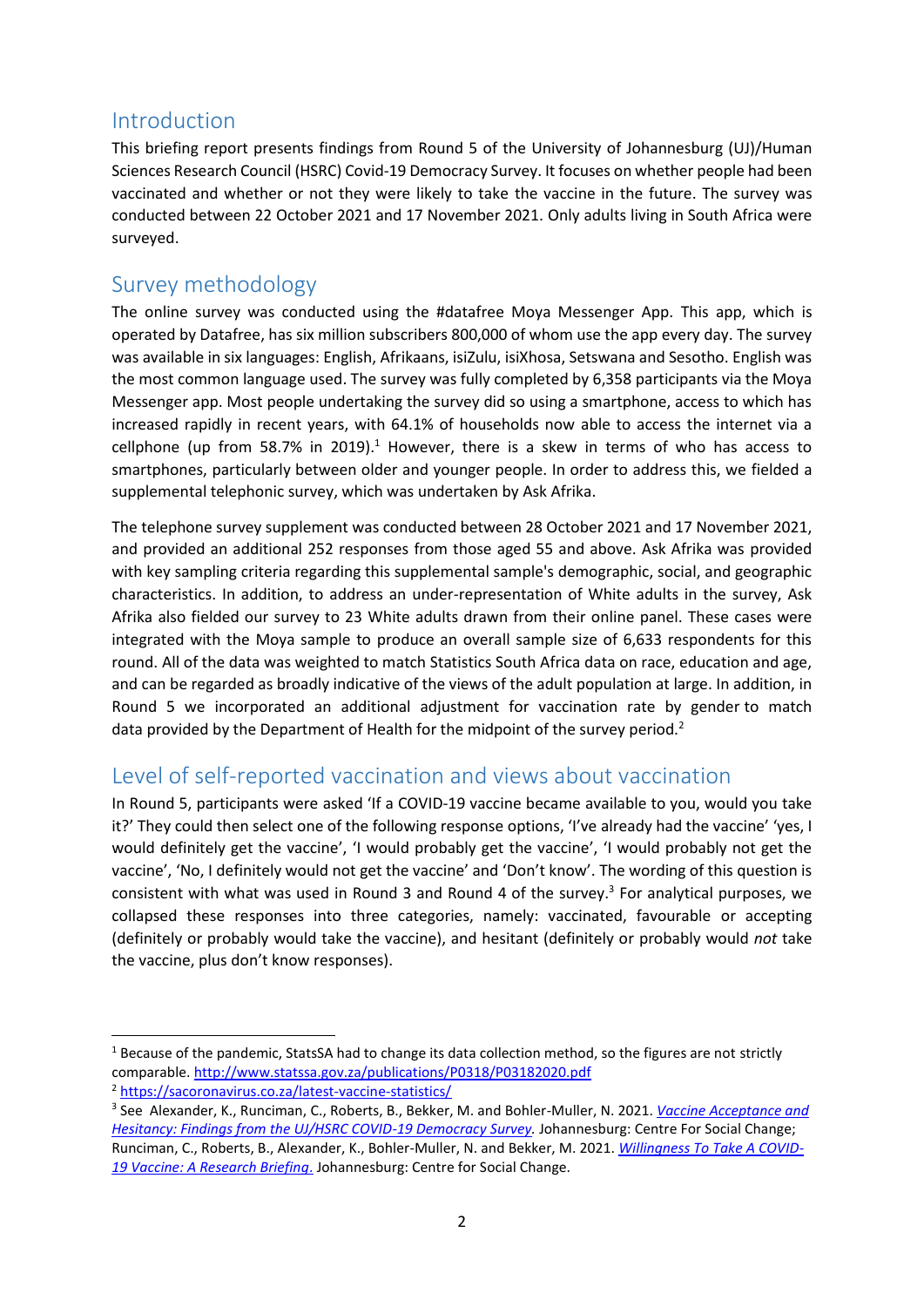Figure 1 compares the findings for Round 5 with the two previous rounds of the survey. It must be noted that although the figures between the three rounds are broadly comparable that they cannot be taken as directly comparable. This because of the differing because of the differing approach to the weighting applied in Round 5, detailed above, which was not applied to the Round 4 data. During Round 3 vaccination was not open to the general public so no vaccination adjustment could be made in this instance. During Round 4 vaccination was only available to those aged 50 and above. If the same retro-weighting procedure had been undertaken for Round 4, the proportion of vaccinated adults would probably have been slightly lower, and the figures for favourable and hesitant would, thus, have been higher.

During Round 3, prior to vaccinations being made available to the public, we found that 67% were favourable and 33% hesitant. In Round 4, as vaccination became available for the over-50s, we found that hesitancy had declined slightly to 28%. By Round 5, when vaccination was open to all adult age groups, we found that 36% had vaccinated, the same as the data available from the Department of Health for 5 November 2021, the mid-point in our survey. This is unsurprising due to the weighting adjustment we applied. As a result of people turning out and getting vaccinated, the percentage that were unvaccinated but favourable towards the vaccine declined appreciably (from 61% to 38%). However, the percentage that indicated that they were hesitant remained relatively stable (25%) relative to Round 4. This opens up an important question: who remains hesitant?



**Figure 1: Vaccination status and views about vaccination, comparing Rounds 3, 4 and 5 (%)<sup>4</sup>**

## Factors shaping vaccination, acceptance and hesitancy

The following sections of the report provide a selective analysis of some of the key demographic, class, attitudinal and other factors related to Covid-19 that appear to influence vaccination uptake, vaccine acceptance and hesitancy.

### Demographic factors

#### Age

**.** 

Older people are more likely to be vaccinated than younger people (Table 1), as we already know from the data supplied by the Department of Health, and, also, the 60+ group are less hesitant than younger people. Compared with Round 4, there is little change in hesitancy among those aged 35 and older, but

<sup>&</sup>lt;sup>4</sup> All figures in this report may not add up to 100% due to rounding.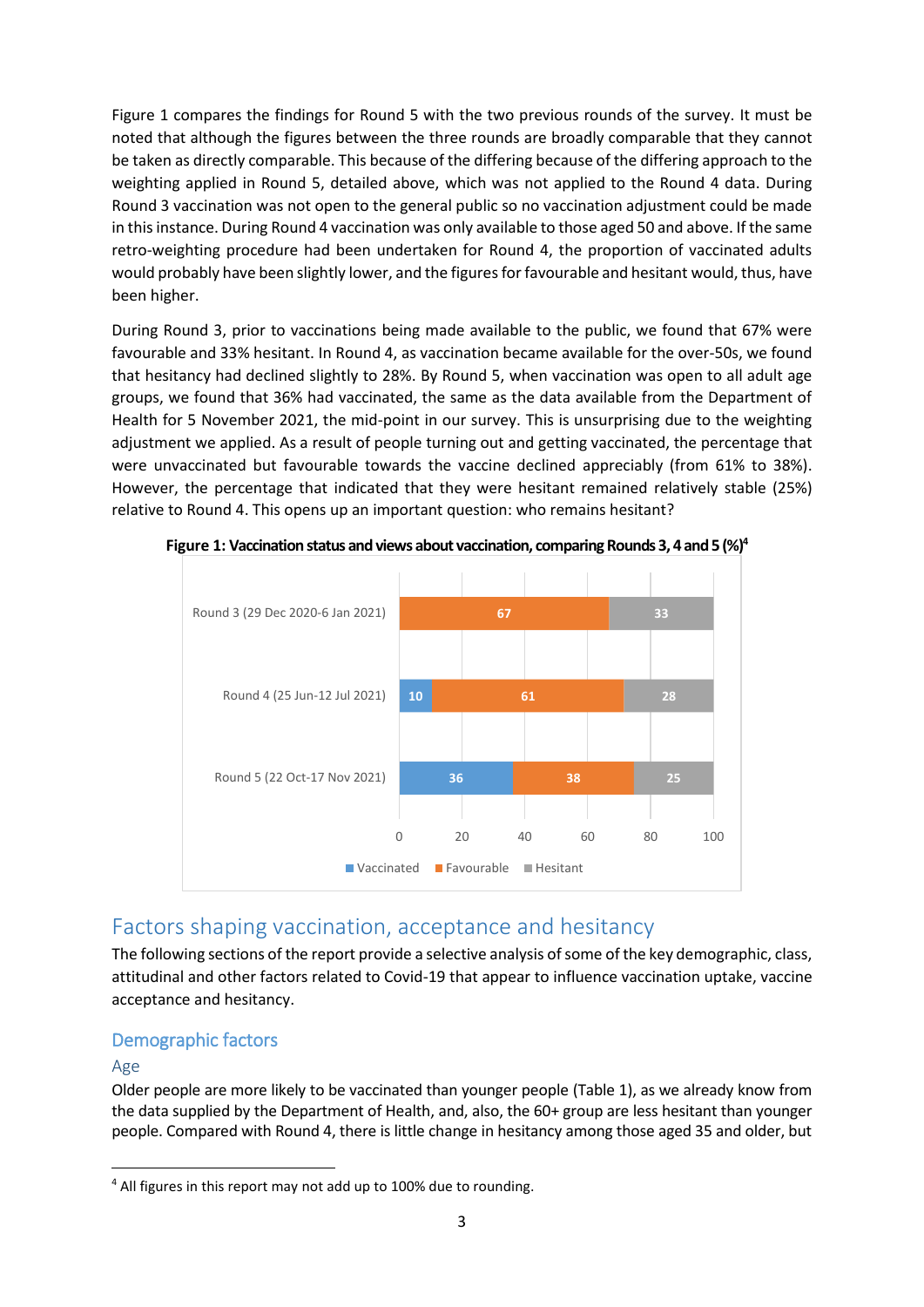quite a significant decline among the two younger groups. For those aged 18-24 years, hesitancy declined by 16 percentage points and 9 percentage points for the 25-34 age group.

|             | <b>Vaccinated</b> | Favourable | <b>Hesitant</b> | <b>Total</b> |
|-------------|-------------------|------------|-----------------|--------------|
| 18-34 years | 29                | 44         | 27              | 100          |
| 18-24 years | 25                | 47         | 28              | 100          |
| 25-34 years | 32                | 43         | 25              | 100          |
| 35-49 years | 37                | 36         | 28              | 100          |
| 50-59 years | 41                | 37         | 22              | 100          |
| 60+ years   | 62                | 22         | 16              | 100          |

**Table 1. Vaccination status and views about vaccination, by age group, Round 5 (row %)**

#### Gender

#### **Table 2. Vaccination status and views about vaccination, by gender, Round 5 (row %)**

|        | Vaccinated | Favourable | <b>Hesitant</b> | <b>Total</b> |
|--------|------------|------------|-----------------|--------------|
| Male   | 33         | 41         | 26              | 100          |
| Female | 40         | 36         | 24              | 100          |
| Other  | 37         | 26         | ر ڪ             | 100          |

Table 2 provides a breakdown of vaccination, acceptance and hesitancy by gender. A higher proportion of women than men have been vaccinated, which reflects what we know from the data provided by the Department of Health, and is similar to what we found in Round 4. However, whereas there was a greater level of hesitancy among women than men in Round 4 (respectively, 30% and 27%), the reverse is the case with the Round 5 survey, as can be seen above, though the differences are small. It follows that a higher proportion of men remain unvaccinated but vaccine favourable, and there is thus a high chance of them becoming vaccinated in the right circumstances.

#### Race

#### **Table 3. Vaccination status and views about vaccination, by race, Round 5 (row %)**

|                 | <b>Vaccinated</b> | <b>Favourable</b> | <b>Hesitant</b> | <b>Total</b> |
|-----------------|-------------------|-------------------|-----------------|--------------|
| Black African   | 35                | 41                | 24              | 100          |
| Coloured        | 41                | 28                |                 | 100          |
| Indian or Asian | 44                | 37                | 19              | 100          |
| White           | 44                | 26                | 30              | 100          |

There is a distinctly higher level of vaccination among White, Indian or Asian and Coloured adults than among Black African adults. In the case of White adults, this difference cannot be accounted for by a lower level of hesitancy. On the contrary, there is greater hesitancy among White adults. In Round 4, we documented that White adults were the most vaccine hesitant population group, with 48% vaccine hesitant at that time. In Round 5, we see that the level of vaccine hesitancy among White adults declined substantially to 30% but it is still higher than that of Black African or Indian or Asian adults. Indeed, Black African adults are the most favourable towards vaccination. Among Coloured adults, the higher vaccination rates relative to Black African adults is similarly unlikely to be related to lower hesitancy rates. Among Indian adults, a large decline in hesitancy (31% in Round 4; 19% in Round 5) was due mainly to lower uncertainty about vaccination, and for many this translated into a greater likelihood of getting the Covid vaccine.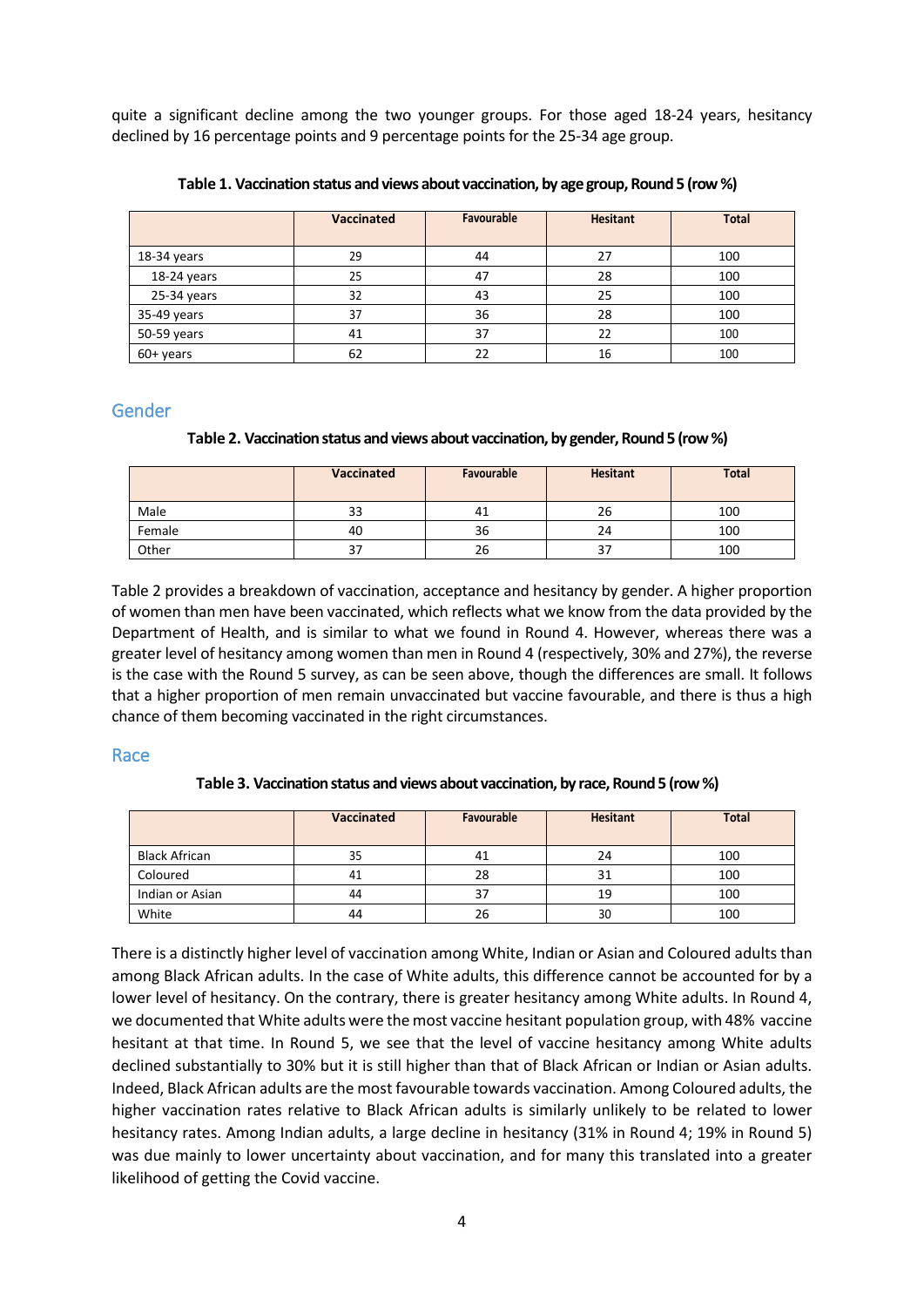#### Socio-economic factors

#### Income

The rate of vaccination increases as income increases with the two wealthiest income groups demonstrating the highest levels of vaccination coverage (Table 4). However, this high level of vaccination cannot be accounted for by lower levels of vaccine hesitancy. Indeed, as Table 4 demonstrates, those earning between R10,001 and R40,000 have higher levels of vaccine hesitancy than those earning under R10,000 per month. Compared to Round 4, vaccine hesitancy amongst those earning between R10,001 and R20,000 and between R20,000 and R40,000 per month seems to have increased. In Round 4, 34% of those earning between R10,001 and R20,000 were hesitant and this has increased to 48% in Round 5. Similarly, 16% of those earning R20,001 and R40,000 per month were hesitant in Round 4 and this has now increased to 31%.

|                                       | Vaccinated | Favourable | <b>Hesitant</b> | Total |
|---------------------------------------|------------|------------|-----------------|-------|
| Less than R1,000 per month            | 33         | 41         | 26              | 100   |
| Between R1,001 and R2,500 per month   | 39         | 40         | 21              | 100   |
| Between R2,501 and R5,000 per month   | 40         | 33         | 27              | 100   |
| Between R5,001 and R10,000 per month  | 42         | 29         | 28              | 100   |
| Between R10,001 and R20,000 per month | 43         | q          | 48              | 100   |
| Between R20,001 and R40,000 per month | 65         | 5          | 31              | 100   |
| More than R40,000 per month           | 74         | 12         | 14              | 100   |

#### **Table 4. Vaccination status and views about vaccination, by income, Round 5 (row %)**

Those earning less than R10,000 a month have lower vaccination levels than higher-income earners, underscoring the importance in identifying and addressing the barriers to vaccination, which is discussed in an accompanying research brief. As the table demonstrates, this comparatively lower level of vaccination cannot be explained by higher levels of hesitancy among low-income earners. Indeed, not only do lower income earners demonstrate lower levels of vaccine hesitancy but levels of vaccine hesitancy has declined slightly (2 to 3 percentage points) since Round 4.

#### Settlement type

Table 5. Vaccination status and views about vaccination, by settlement type, Round 5 (row %)

|                                 | <b>Vaccinated</b> | Favourable | <b>Hesitant</b> | <b>Total</b> |
|---------------------------------|-------------------|------------|-----------------|--------------|
|                                 |                   |            |                 |              |
| Township or RDP house           | 38                | 36         | 26              | 100          |
| Backyard room/shack in township | 32                | 43         | 24              | 100          |
| Informal settlement             | 30                | 46         | 24              | 100          |
| Suburban house                  | 46                | 29         | 25              | 100          |
| Flat, apartment or townhouse    | 42                | 27         | 30              | 100          |
| Rural area                      | 37                | 44         | 19              | 100          |

Table 5 further illustrates some of the emerging inequalities in vaccination rates by race and class that were outlined above. Levels of vaccination are highest in suburban areas and lowest in informal settlements. Vaccine hesitancy is notably lower amongst people living in rural areas and higher amongst those living in flats, apartments and townhouses. These findings underscore the importance of placing greater emphasis on vaccinating people in townships, rural areas, and, especially, informal settlements.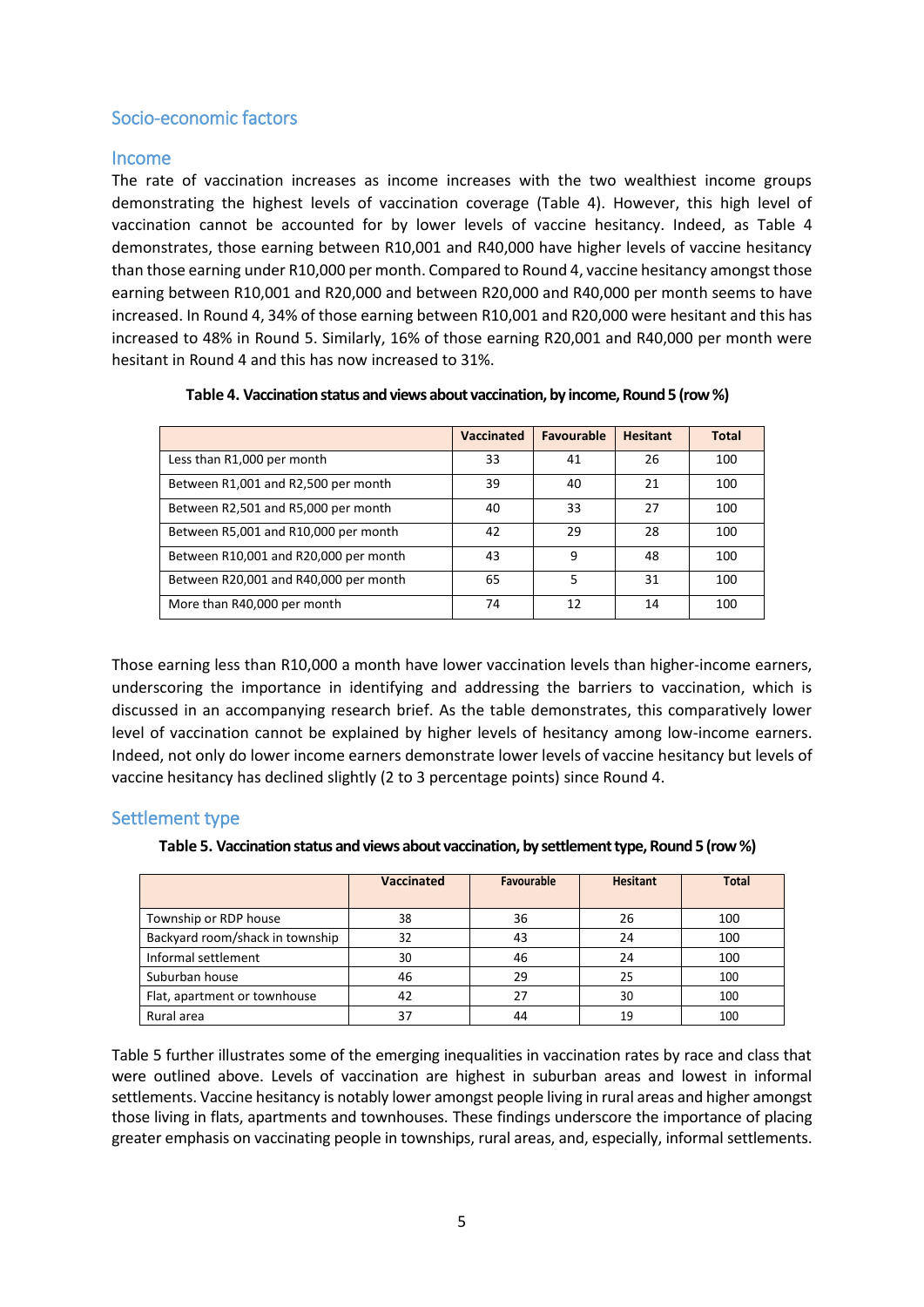#### Employment status

Those employed full-time have the highest rate of vaccination (47%), and students and learners have the lowest rates of vaccination (23%). While the level of vaccination for 'employed full time' is relatively high, the proportion of those who are hesitant in this category increased by 5 percentage points relative to Round 4. There is a lower level of vaccination among the self-employed and a high proportion that are hesitant (38%), which has increased by 6 percentage points since Round 4. Perhaps the most significant finding concerns students and learners. At the time of the Round 4 survey, only 1% had been vaccinated and 42% were hesitant. Now the respective figures are 23% vaccinated and 25% report being hesitant.

|                                         | <b>Vaccinated</b> | Favourable | <b>Hesitant</b> | <b>Total</b> |
|-----------------------------------------|-------------------|------------|-----------------|--------------|
|                                         |                   |            |                 |              |
| Employed full time                      | 47                | 25         | 28              | 100          |
| Employed part time                      | 36                | 43         | 21              | 100          |
| Self-employed                           | 32                | 31         | 38              | 100          |
| Employed in casual work<br>or piece job | 37                | 33         | 30              | 100          |
| Unemployed, looking for<br>work         | 33                | 44         | 24              | 100          |
| Unemployed, not looking<br>for work     | 33                | 39         | 28              | 100          |
| Student or learner                      | 23                | 52         | 25              | 100          |
| Other labour inactive                   | 49                | 31         | 21              | 100          |

**Table 6. Vaccination status and views about vaccination, by employment status, Rounds 5 (row %)**

#### Medical aid membership

**.** 

**Table 7. Vaccination status and views about vaccination, by medical aid status, Round 5 (row %)**

|             | <b>Vaccinated</b> | <b>Favourable</b> | <b>Hesitant</b> | <b>Total</b> |
|-------------|-------------------|-------------------|-----------------|--------------|
| Covered     | 44                | ےر                | 24              | 100          |
| Not covered | 36                | 39                | 25              | 100          |

Table 7 is useful because it allows us to check our data with that made available by the Department of Health for insured/uninsured. In the context of medical insurance, the meaning of 'covered by medical aid' and 'insured' are similar and sometimes used as synonyms. Medical aid coverage has declined considerably in recent years and by 2020 only 15.2% of households had medical aid.<sup>5</sup> We can use medical aid as a proxy for class as it is associated with having a household member in better-paid stable employment. Our Round 4 data showed that 20% of adults with medical aid were vaccinated, twice as many as the unvaccinated. In Round 5 we see that this inequality has narrowed, although there is still a gap of 8 percentage points between those covered by medical aid and vaccinated and those not covered who have been vaccinated (44% versus 36%).

#### Evaluations of Presidential and Government performance

In Round 4 we found that vaccine acceptance was considerably higher amongst those who rated President Ramaphosa as doing a 'good job' in responding to the pandemic. In Round 5 we see this trend continued. In Round 4, 66% rated the President as doing a 'good job', and in Round 5, 68%

<sup>5</sup> <http://www.statssa.gov.za/publications/P0318/P03182020.pdf>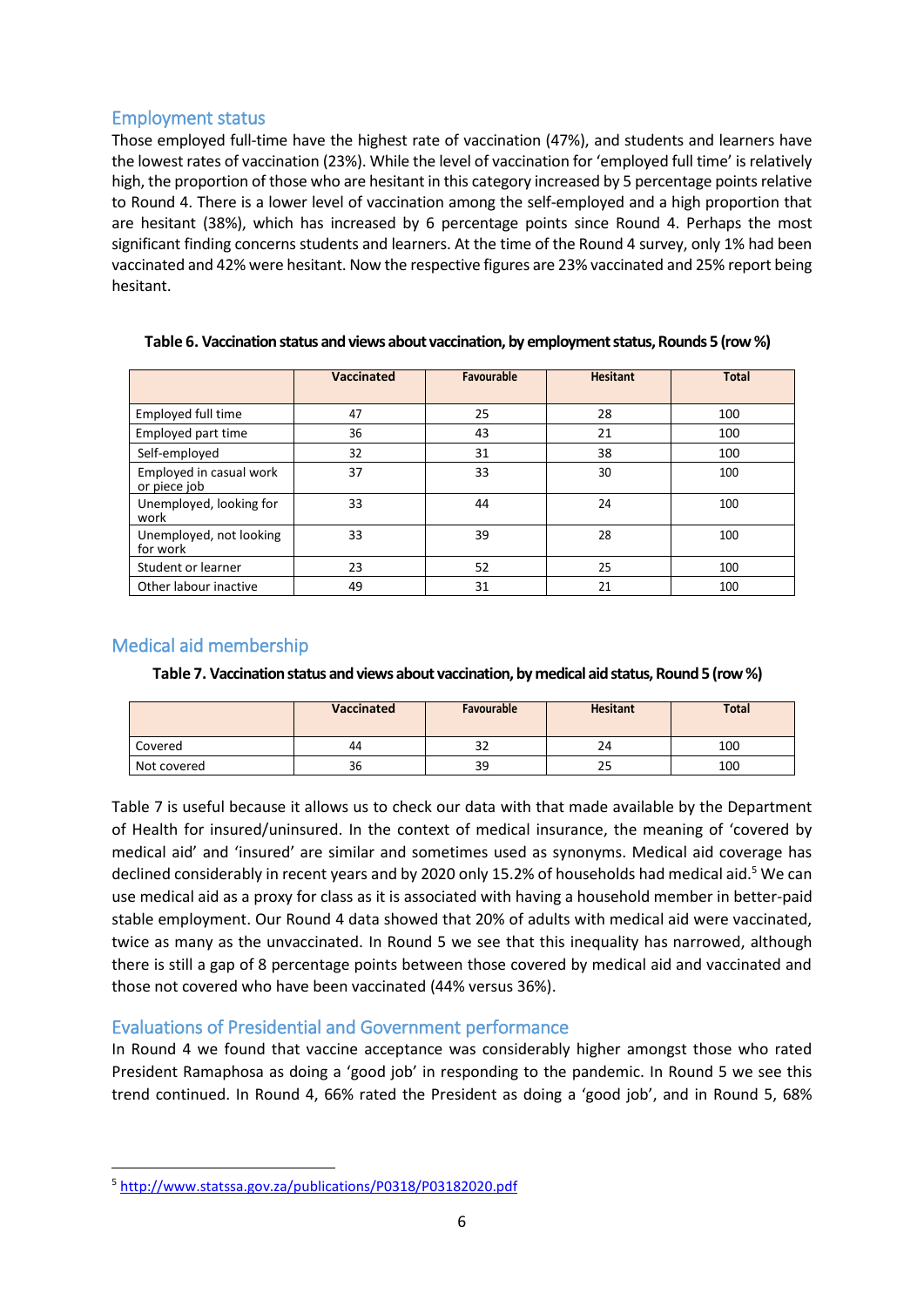provided the same evaluation. Therefore, the evaluation of the President's performance hasremained broadly the same between Rounds 4 and 5.

As Table 8 illustrates, vaccination is higher among those who rate the President as doing a 'good job'. Indeed, the vaccination rate amongst those who believe the President to be doing a good job is more than double than those who believe he is doing a bad job (43% versus 18%). Similarly, vaccine hesitancy is considerably higher than those who rate the President as doing a bad job, and this level of hesitancy has increased from 55% in Round 4 to 63% in Round 5. Among those who rated him as doing a good job or are neutral, hesitancy decreased by 3 percentage points and 5 percentage points, respectively. A similar pattern is evident with regard to evaluations of national government's handling of the pandemic (results not shown). These findings point to the influencing role of confidence in leadership on vaccination rates and vaccine hesitancy.

|            | <b>Vaccinated</b> | <b>Favourable</b> | <b>Hesitant</b> | <b>Total</b> |
|------------|-------------------|-------------------|-----------------|--------------|
| Good job   | 43                | 42                | 15              | 100          |
| Neutral    | 26                | 38                | 36              | 100          |
| Bad job    | 18                | 20                | 63              | 100          |
| Don't know | 25                | 26                | 49              | 100          |

**Table 8. Vaccination status and views about vaccination, by evaluation of the presidential COVID-19 performance, Round 5 (row %)**

## Self-reported vaccine knowledge

In Round 4 we found that self-reported vaccine knowledge had a bearing on the willingness to vaccinate. In Round 5 we see this finding repeated. Those who report knowing 'a lot' or 'a fair amount' about Covid-19 vaccination have higher vaccination levels than those who say they know 'a little' or 'nothing at all'. Similarly, levels of vaccine hesitancy are almost double amongst those who say they know 'nothing at all' compared to those who say they know 'a lot' (40% versus 21%). This indicates that self-reported levels of knowledge are important in influencing the decision to vaccinate. If selfperceived knowledge can be improved, they are less likely to be hesitant.

|                | Vaccinated | Favourable | <b>Hesitant</b> | <b>Total</b> |
|----------------|------------|------------|-----------------|--------------|
| A lot          | 46         | 34         |                 | 100          |
| A fair amount  | 44         | 34         | 21              | 100          |
| A little       | 30         | 46         | 25              | 100          |
| Nothing at all | 24         | 37         | 40              | 100          |

**Table 9. Vaccination status and views about vaccination, by knowledge, Round 5 (row %)**

Table 10 analyses where people report getting their information about Covid-19 vaccines from and compares this to our findings in Round 4. Television (71%) and radio (54%) remain the most common mediums people report drawing their information on Covid-19 vaccinations from. This is followed by news sites on the internet or newspapers (43%) and social media (44%). While there is an increase in the use of all mediums of information sources, with the exception of television, it is notable that the largest reported increases were in the use of social media as well as friends, family and colleagues as sources of information.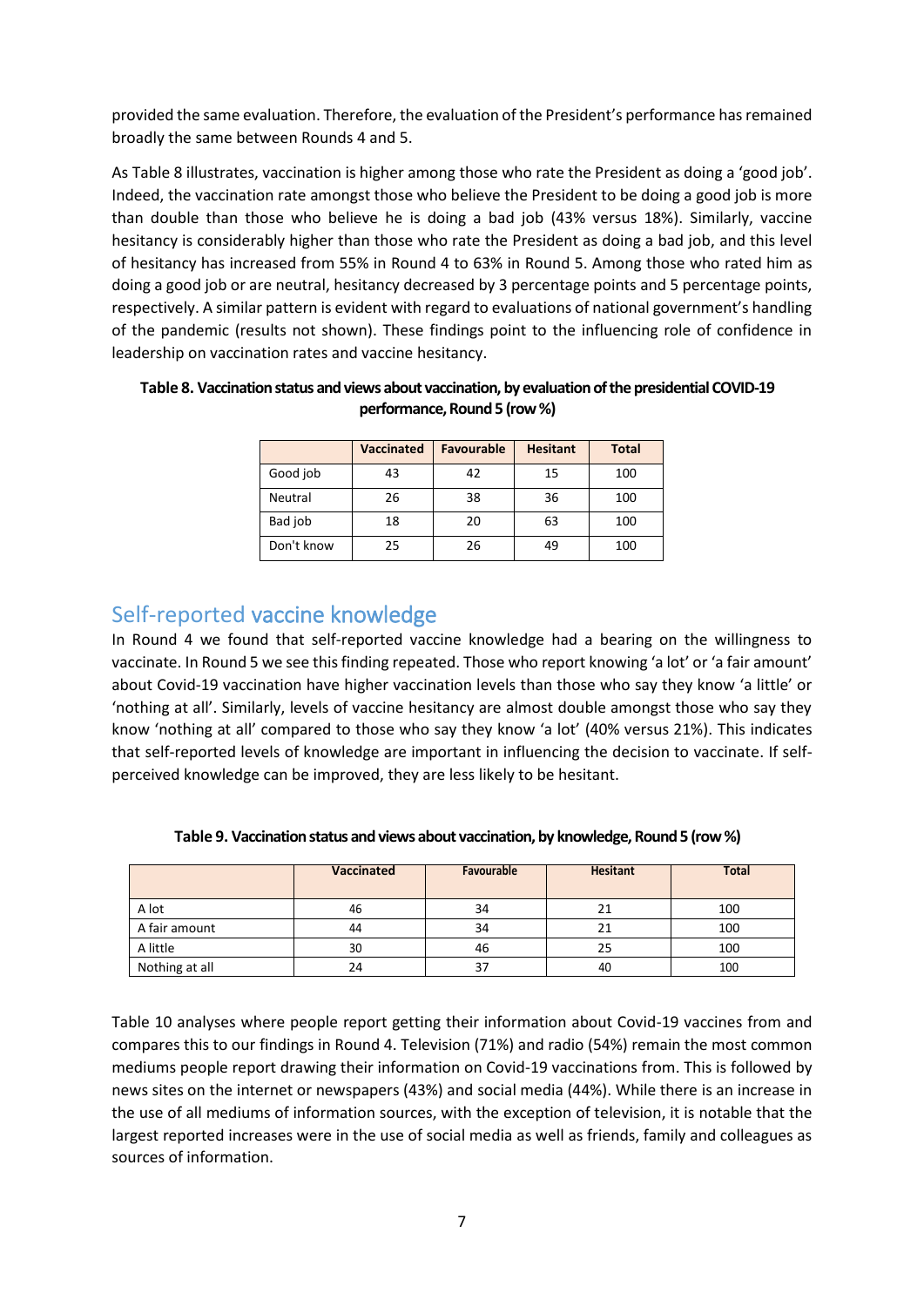Table 11 unpacks where people report receiving information about Covid-19 vaccines from based on their vaccination status and views on vaccination. It shows that television and radio were the most common source of information on Covid-19 vaccines among the vaccinated and unvaccinated, whether favourable or hesitant. Furthermore, the unvaccinated (both favourable and hesitant) drew information more frequently from online sources, whether news sites on the internet, newspapers, or social media. The hesitant also drew information more frequently from friends, family and colleagues than the vaccinated. This is likely to be a double-edged sword due to the inaccuracies of the information that may be found on social media or passed around between friends, family and colleagues. It also underscores the importance of the work of the Social Listening Committee in helping to identify and combat vaccine misinformation.

|                                           | <b>Round 4 (%)</b> | Round 5(%) | Percentage<br>point increase |
|-------------------------------------------|--------------------|------------|------------------------------|
| Television                                | 71                 | 71         | n                            |
| Radio                                     | 49                 | 54         | 5                            |
| <b>Medical professionals</b>              | 21                 | 27         | 6                            |
| Government health official                | 23                 | 27         | 4                            |
| Local government                          | 12                 | 14         | 2                            |
| News sites on internet or newspapers      | 34                 | 43         | 9                            |
| WhatsApp                                  | 23                 | 31         | 8                            |
| Social media such as Facebook and Twitter | 34                 | 44         | 10                           |
| Friends, family and colleagues            | 24                 | 35         | 11                           |
| Flyers, pamphlets, and information sheets | 13                 | 21         | 8                            |
| Medical aid                               | 5                  | 7          | 2                            |
| Other                                     |                    | 10         | 3                            |

#### **Table 10. Sources of information about vaccination, Rounds 4 and 5 compared (multiple response table, % mentioning each information source)**

#### **Table 11. Sources of information about vaccinationin Round 5, by status and views about vaccination (multiple response table, % mentioning each information source)**

|                                           | <b>Vaccinated</b> | <b>Favourable</b> | <b>Hesitant</b> |
|-------------------------------------------|-------------------|-------------------|-----------------|
| Television                                | 70                | 76                | 67              |
| Radio                                     | 52                | 56                | 54              |
| <b>Medical professionals</b>              | 31                | 26                | 24              |
| Government health official                | 29                | 28                | 23              |
| Local government                          | 14                | 16                | 11              |
| News sites on internet or newspapers      | 40                | 44                | 47              |
| WhatsApp                                  | 29                | 32                | 32              |
| Social media such as Facebook, Twitter    | 40                | 47                | 46              |
| Friends, family and colleagues            | 32                | 34                | 40              |
| Flyers, pamphlets, and information sheets | 20                | 22                | 20              |
| Medical aid                               | 7                 | 8                 | 6               |
| Other                                     | 8                 | 13                | 9               |